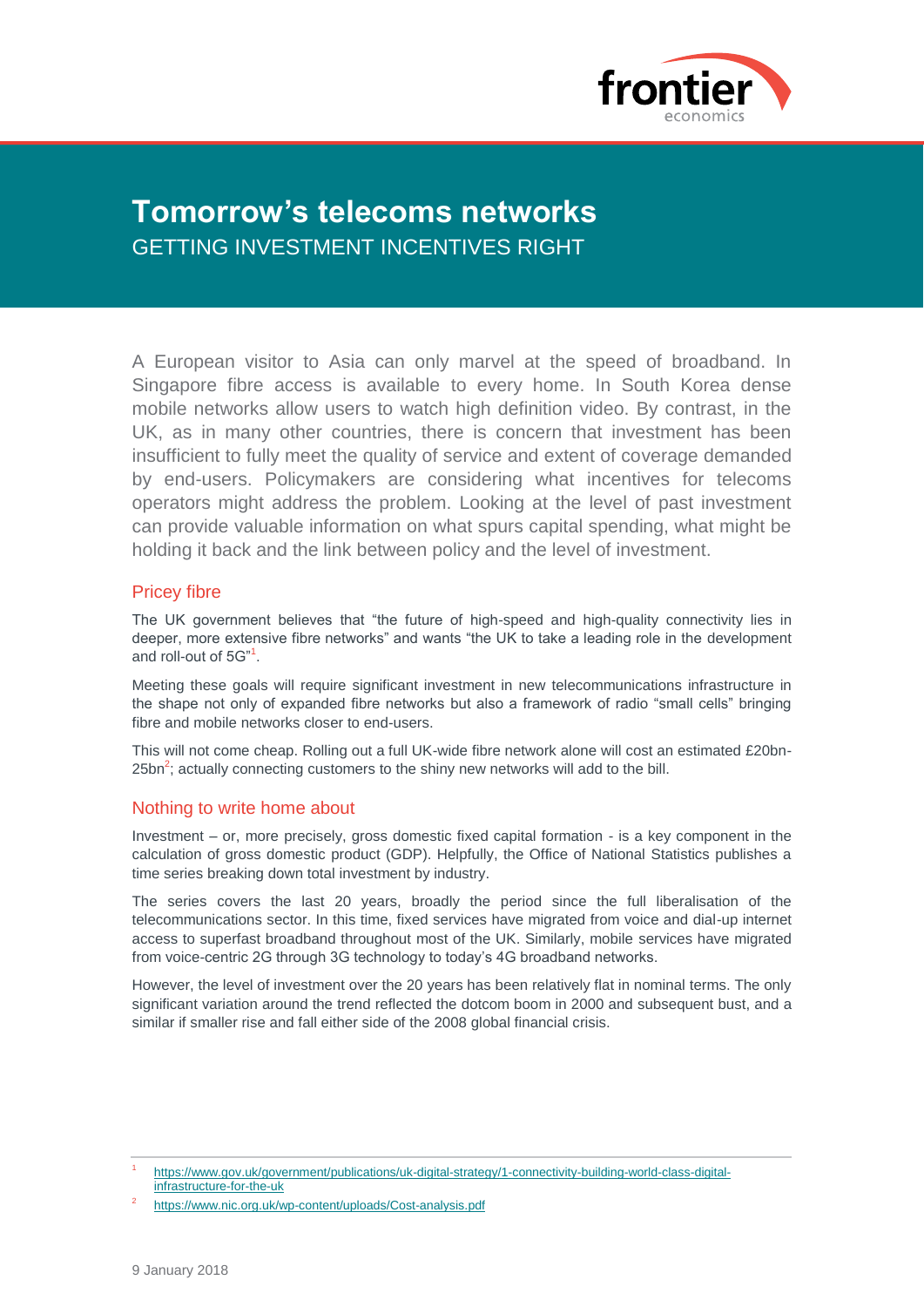

This degree of stability is surprising: rapid technological developments might have been expected to lead to greater investment spending. After all, the overall output of the industry, measured by gross value added (GVA), has increased significantly over the same period.

This stability in investment, despite rapid growth in output, is consistent with increased demand being met by 'sweating' existing assets rather than significantly expanding the capital stock. It also indicates that investment has not been constrained by a lack of industry growth or expectations of growth.



Investment by the UK Telecoms industry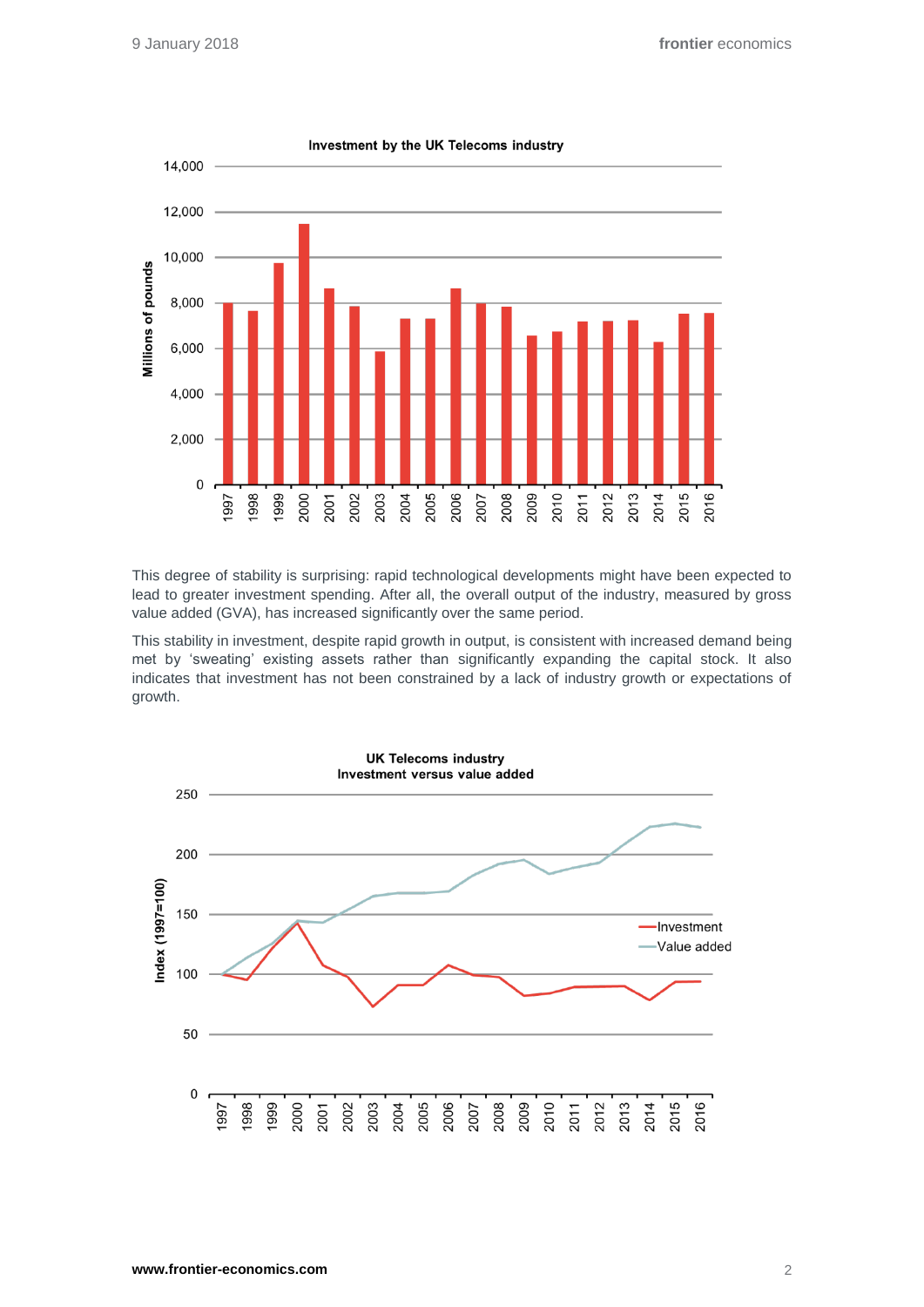# Is UK falling behind?

An oft-voiced concern is that the UK is falling behind other countries in the quality of fixed and mobile networks. Former Prime Minister David Cameron complained that he struggled to stay in touch with world leaders when he was on holiday in Cornwall because his mobile phone signal was too poor. Shoddy broadband service in some areas is a serious obstacle to small-business owners. Can international comparisons shed light on whether the lack of growth in telecoms investment has caused the UK to fall behind other countries?

In fact, investment per head by UK telecoms operators is well above the EU average, according to estimates by Eurostat. Adjusted for purchasing power, capital spending on telecoms has varied considerably. However, the UK, along with all other EU countries except for Luxembourg, shows much lower rates of investment than the US.



Annual telecoms and broadcasting investment per capita (2008-2015)

At first sight, the degree of variation is surprising. Some of it the can be explained by local factors. In Luxembourg, for example, the cost of rolling out an extensive fibre network has been quite high due to planning restrictions; at the same time, demand is high relative to the size of the resident population due to the concentration of service industries and cross-border commuting.

However, other differences are harder to explain. Spain's below-average investment is a case in point. The period 2008-2015 saw the installation of competing full-fibre networks covering a large proportion of Spanish homes. Factors such as the high density of multi-dwelling units and regulated access to the incumbent's duct network will have significantly lowered the cost per home, but this rapid roll-out would have been expected to generate a high level of investment.

The variation across EU member states may reflect a number of things:

- Difference in outputs, e.g., the quality, coverage and capacity of networks in each country;
- Differences in network investment costs because of, e.g., varying input costs, geographical conditions or planning regulations; or
- Statistical artefacts, i.e., inferences that result from bias in the collection or manipulation of data. These might be due to a range of structural factors, such as network outsourcing, or to differing approaches to capitalisation of costs.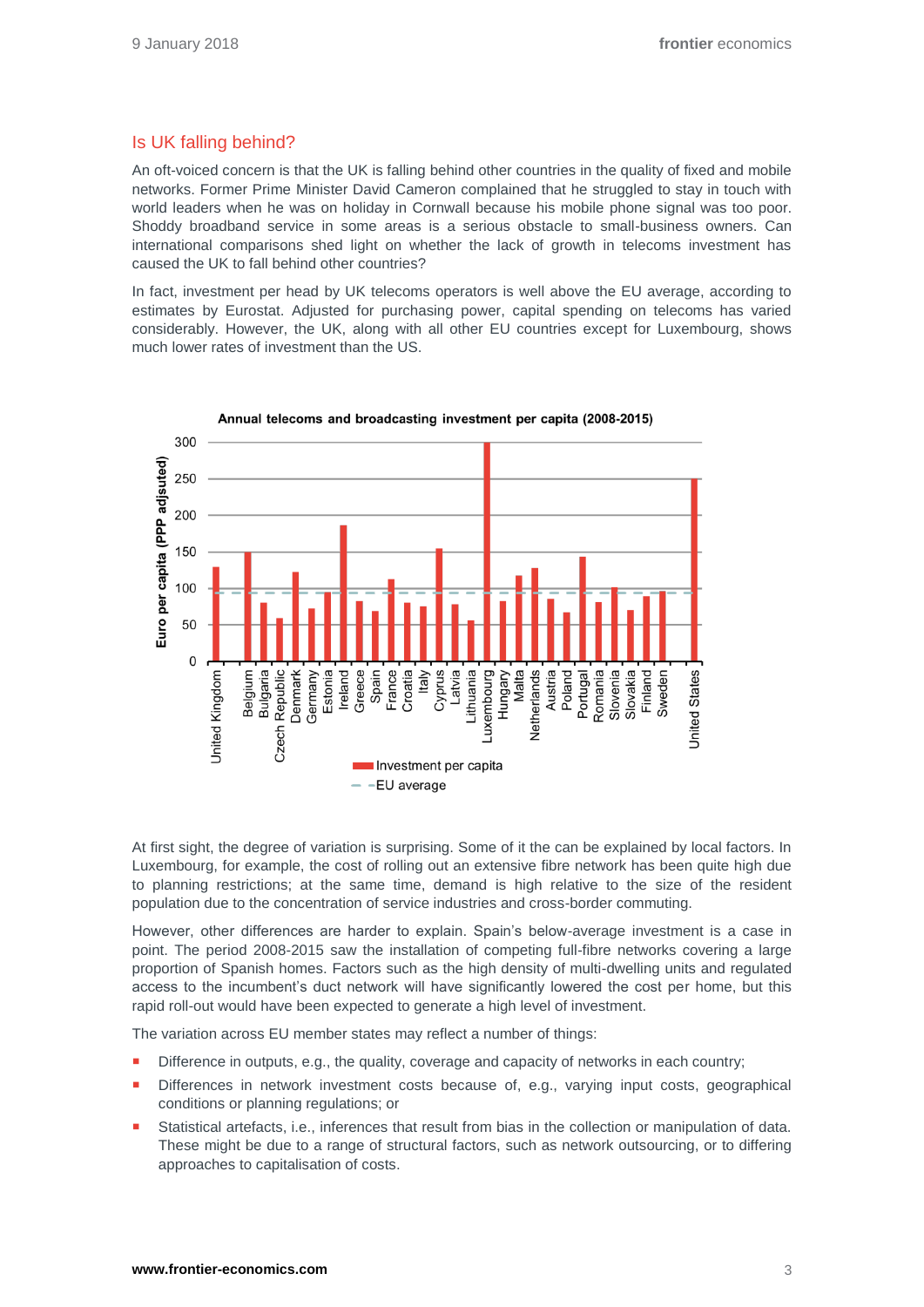Clearly, the critical issue is the degree to which differences in investment reflect differences in output. If higher investment is solely due to differences in input costs or is a reflection of statistical artefacts, then consumers fail to benefit from it. Indeed, to the extent that planning regulations and other policies push up costs, high investment could be an indicator not of success but of failure.

### Is deregulation the answer?

A crucial policy question is the degree to which regulation may affect outputs by changing investment incentives. In this respect, divergence in the approaches of the EU and the US constitutes a natural experiment. Until 2003, the EU and US frameworks were similar, with incumbents in both jurisdictions required to offer access to unbundled local loops. But regulation diverged after 2003. From that point on, the FCC did not require incumbent operators to grant access to next generation access (NGA) networks such as fibre to the curb/cabinet (FTTC) and fibre to the premises (FTTP). The EU, by contrast, maintained access requirements. Thus Ofcom, for example, required BT to provide other operators with access to its FTTC network as it was rolled out.

Telecoms investment in the US has been much higher recently than in the UK. From a simple comparison of **levels**, we cannot say for sure whether this reflects differences in regulation or other factors. However, if US deregulation spurred additional investment, we would expect a divergence in investment **trends** from 2003, with the US outpacing the UK. In the event, the chart below shows that investment trends in both countries have broadly tracked each other since then, consistent with relaxing access requirements not triggering a spurt in telecoms investment.



### Don't blame investment

An analysis of total industry investment alone cannot provide the fine-grained detail needed to assess the relative merits of different policy interventions. However, three main messages can be drawn:

- 1. If the UK government is to meet its telecoms policy goals, increased overall investment will be needed. For that that reason alone, it is crucial to get to the bottom of why capital spending has been subdued.
- 2. There is little evidence that the perceived shortcomings in network coverage and service quality are due solely to a low level of investment relative to the UK's EU peers. Other countries, such